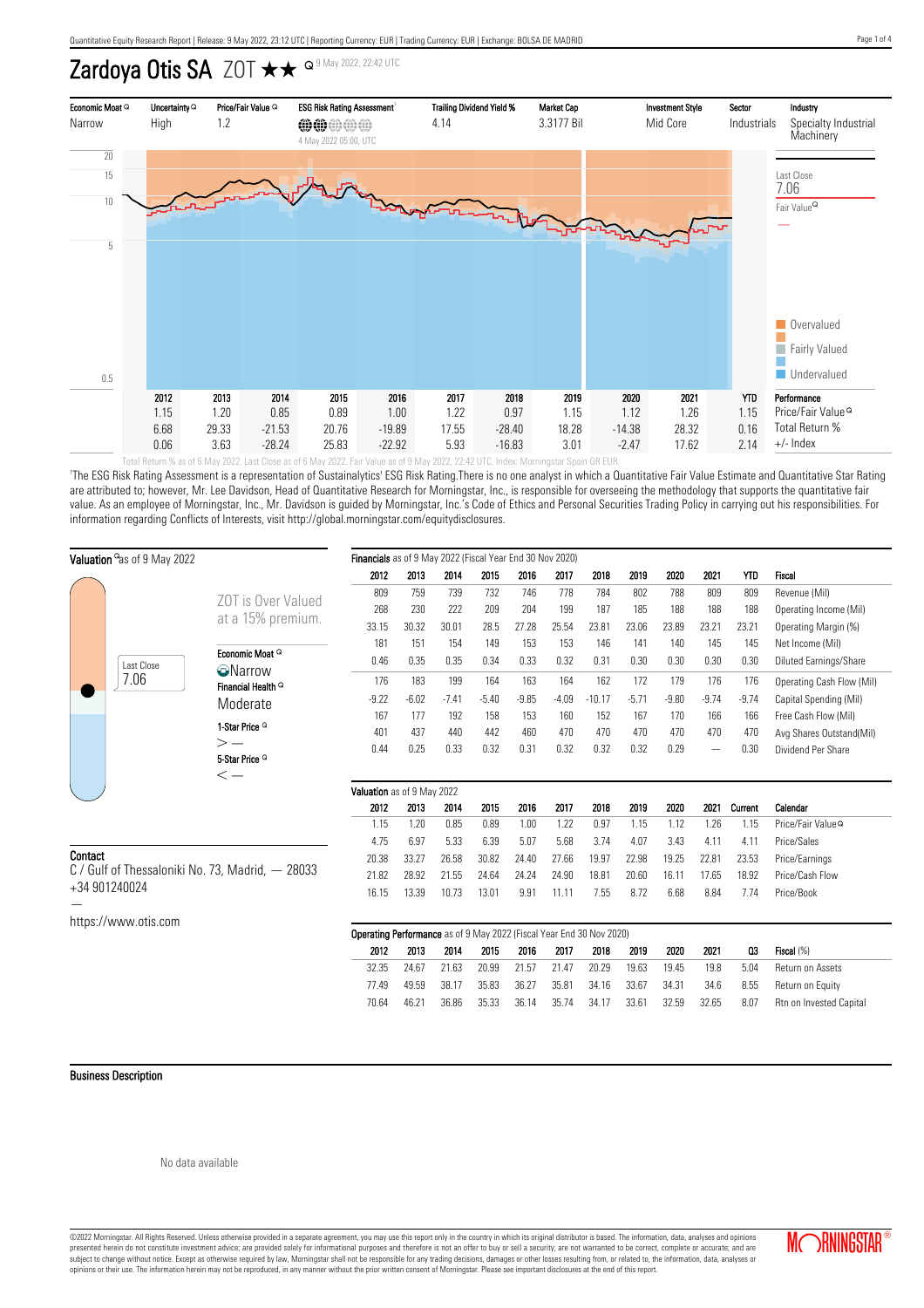## Quantitative Equity Reports Overview

The quantitative report on equities consists of data, statistics and quantitative equity ratings on equity securities. Morningstar, Inc.'s quantitative equity ratings are forward looking and are generated by a statistical model that is based on Morningstar Inc.'s analyst-driven equity ratings and quantitative statistics. Given the nature of the quantitative report and the quantitative ratings, there is no one analyst in which a given report is attributed to; however, Mr. Lee Davidson, Head of Quantitative Research for Morningstar, Inc., is responsible for overseeing the methodology that supports the quantitative equity ratings used in this report. As an employee of Morningstar, Inc., Mr. Davidson is guided by Morningstar, Inc.'s Code of Ethics and Personal Securities Trading Policy in carrying out his responsibilities.

#### Quantitative Equity Ratings

Morningstar's quantitative equity ratings consist of: (i) Quantitative Fair Value Estimate, (ii) Quantitative Star Rating, (iii) Quantitative Uncertainty, (iv) Quantitative Economic Moat, and (v) Quantitative Financial Health (collectively the "Quantitative Ratings).

The Quantitative Ratings are calculated daily and derived from the analystdriven ratings of a company's peers as determined by statistical algorithms. Morningstar, Inc. ("Morningstar", "we", "our") calculates Quantitative Ratings for companies whether or not it already provides analyst ratings and qualitative coverage. In some cases, the Quantitative Ratings may differ from the analyst ratings because a company's analyst-driven ratings can significantly differ from other companies in its peer group.

i. **Quantitative Fair Value Estimate:** Intended to represent Morningstar's estimate of the per share dollar amount that a company's equity is worth today. Morningstar calculates the Quantitative Fair Value Estimate using a statistical model derived from the Fair Value Estimate Morningstar's equity analysts assign to companies. Please go to http://global.morningstar.com/ equitydisclosures for information about Fair Value Estimate Morningstar's equity analysts assign to companies.

ii. **Quantitative Economic Moat:** Intended to describe the strength of a firm's competitive position. It is calculated using an algorithm designed to predict the Economic Moat rating a Morningstar analyst would assign to the stock. The rating is expressed as Narrow, Wide, or None.

**Narrow** – assigned when the probability of a stock receiving a "Wide Moat" rating by an analyst is greater than 70% but less than 99%.

Wide – assigned when the probability of a stock receiving a "Wide Moat" rating by an analyst is greater than 99%.

None – assigned when the probability of an analyst receiving a "Wide Moat" rating by an analyst is less than 70%.

iii. **Quantitative Star Rating:** Intended to be the summary rating based on the combination of our Quantitative Fair Value Estimate, current market price, Quantitative Uncertainty Rating, and momentum. The rating is expressed as One-Star, Two-Star, Three-Star, Four-Star, and Five-Star.

- $\star$  the stock is overvalued with a reasonable margin of safety. Log (Quant FVE/Price) < -1\*Quantitative Uncertainty
- Micro-Caps: Log (Quant FVE/Price) < -1.5\*Quantitative Uncertainty  $\star \star$  - the stock is somewhat overvalued.

Log (Quant FVE/Price) between (-1\*Quantitative Uncertainty, -0.5\*Quantitative Uncertainty)

Micro-Caps: Log (Quant FVE/Price) between (-1.5\*Quantitative Uncertainty, - 0.75\*Quantitative Uncertainty)

 $\star \star \star$  – the stock is approximately fairly valued.

Log (Quant FVE/Price) between (-0.5\*Quantitative Uncertainty, 0.5\*Quantitative Uncertainty)

Micro-Caps: Log (Quant FVE/Price) between (-0.75\*Quantitative Uncertainty, 0.75\*Quantitative Uncertainty)

 $\star \star \star \star$  – the stock is somewhat undervalued.

Log (Quant FVE/Price) between (0.5\*Quantitative Uncertainty, 1\*Quantitative

Uncertainty)

Micro-Caps: Log (Quant FVE/Price) between (0.75\*Quantitative Uncertainty, 1.5\*Quantitative Uncertainty)

 $\star \star \star \star$  – the stock is undervalued with a reasonable margin of safety. Log (Quant FVE/Price) > 1\*Quantitative Uncertainty

Micro-Caps: Log (Quant FVE/Price) > 1.5\*Quantitative Uncertainty

After the initial calculation for the star rating, there is a final filtering step based on the momentum of the company. We rank the companies based on their 12-1 month momentum, then restrict those below the 30th percentile to a maximum of 3 stars.

iv. **Quantitative Uncertainty:** Intended to represent Morningstar's level of uncertainty about the accuracy of the Quantitative Fair Value Estimate. Generally, the lower the Quantitative Uncertainty, the narrower the potential range of outcomes for that particular company. The rating is expressed as Low, Medium, High, Very High, and Extreme.

**Low** – the interguartile range for possible fair values is less than  $10\%$ 

**Medium** – the interquartile range for possible fair values is less than  $15\%$ but greater than 10%

High – the interquartile range for possible fair values is less than 35% but greater than 15%

Very High – the interquartile range for possible fair values is less than 80% but greater than 35%

**Extreme** – the interquartile range for possible fair values is greater than 80%

v. Quantitative Financial Health: Intended to reflect the probability that a firm will face financial distress in the near future. The calculation uses a predictive model designed to anticipate when a company may default on its financial obligations. The rating is expressed as Weak, Moderate, and Strong.

**Weak**  $-$  assigned when Quantitative Financial Health  $< 0.2$ 

Moderate – assigned when Quantitative Financial Health is between 0.2 and 0.7

**Strong** – assigned when Quantitative Financial Health  $> 0.7$ 

#### Other Definitions

i. Last Close  $-$  Price of the stock as of the close of the market of the last trading day before date of the report.

ii. **Quantitative Valuation**– Using the below terms, intended to denote the relationship between the security's Last Price and Morningstar's quantitative fair value estimate for that security.

Undervalued – Last Price is below Morningstar's quantitative fair value estimate.

Farily Valued – Last Price is in line with Morningstar's quantitative fair value estimate.

Farily Valued – Last Price is in line with Morningstar's quantitative fair value estimate.

Overvalued – Last Price is above Morningstar's quantitative fair value estimate.

Sustainalytics ESG Risk Rating Assessment: The ESG Risk Rating Assessment is provided by Sustainalytics; a Morningstar company. Sustainalytics' ESG Risk Ratings measure the degree to which company's economic value at risk is driven by environment, social and governance (ESG) factors.

Sustainalytics analyzes over 1,300 data points to assess a company's exposure to and management of ESG risks. In other words, ESG Risk Ratings measures a company's unmanaged ESG Risks represented as a quantitative score. Unmanaged Risk is measured on an open-ended scale starting at zero (no risk) with lower scores representing less unmanaged risk and, for 95% of cases, the unmanaged ESG Risk score is below 50.

Based on their quantitative scores, companies are grouped into one of five Risk Categories (negligible, low, medium, high, severe). These risk categories are absolute, meaning that a 'high risk' assessment reflects a comparable degree of unmanaged ESG risk across all subindustries covered.

The ESG Risk Rating Assessment is a visual representation of Sustainalytics

©2022 Morningstar. All Rights Reserved. Unless otherwise provided in a separate agreement, you may use this report only in the country in which its original distributor is based. The information, data, analyses and opinions presented herein do not constitute investment advice; are provided solely for informational purposes and therefore is not an offer to buy or sell a security; are not warranted to be correct, complete or accurate; and are subject to change without notice. Except as otherwise required by law, Morningstar shall not be responsible for any trading decisions, damages or other losses resulting from, or related to, the information, data, analyses or opinions or their use. The information herein may not be reproduced, in any manner without the prior written consent of Morningstar. Please see important disclosures at the end of this report.

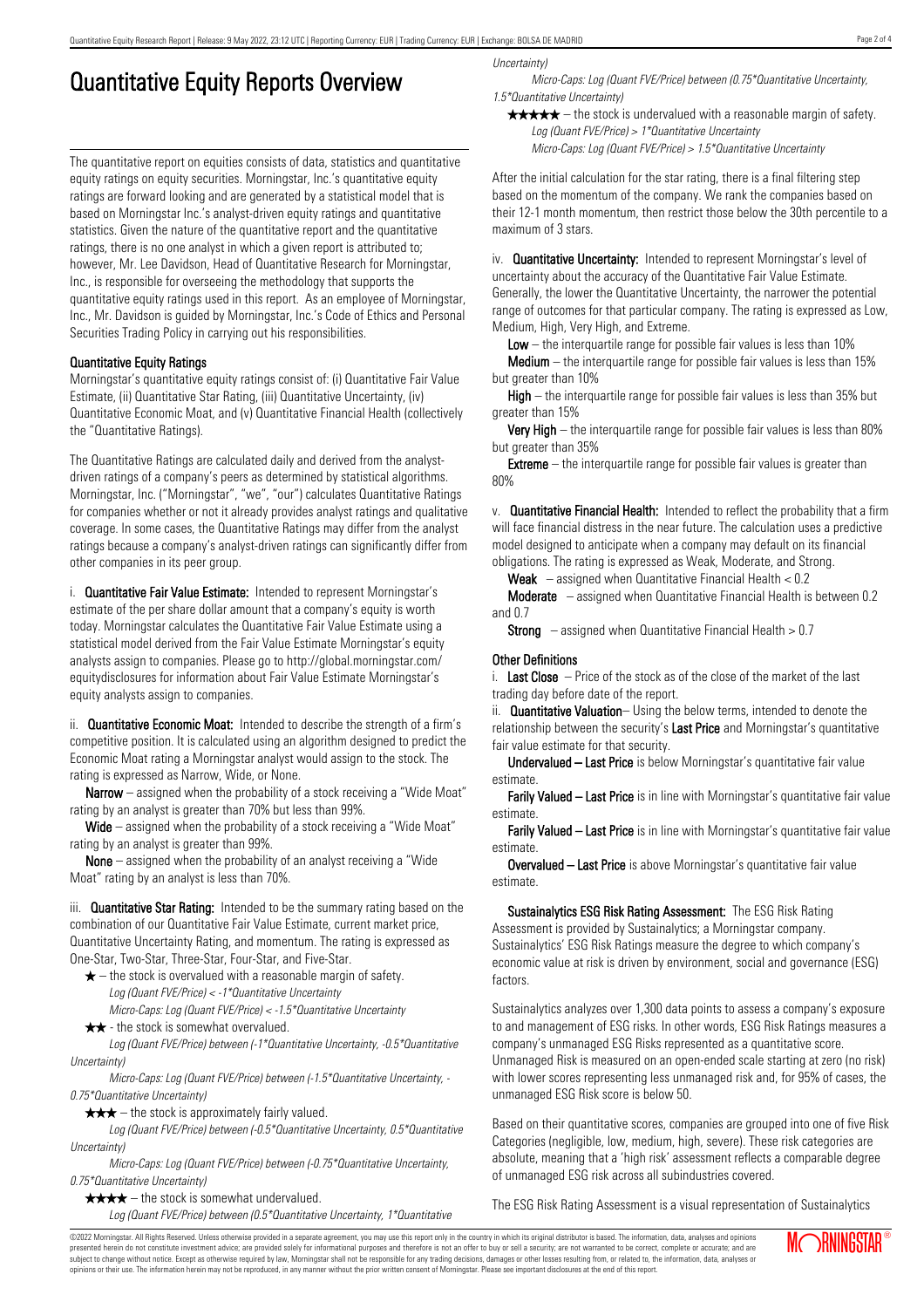ESG Risk Categories on a 1 to 5 scale. Companies with Negligible Risk = 5 Globes, Low Risk = 4, Medium Risk =  $3$  Globes, High Risk =  $2$  Globes, Severe Risk = 1 Globe. For more information, please visit sustainalytics.com/esgratings/

Ratings should not be used as the sole basis in evaluating a company or security. Ratings involve unknown risks and uncertainties which may cause our expectations not to occur or to differ significantly from what was expected and should not be considered an offer or solicitation to buy or sell a security.

This Report has not been made available to the issuer of the security prior to publication.

#### Risk Warning

Please note that investments in securities are subject to market and other risks and there is no assurance or guarantee that the intended investment objectives will be achieved. Past performance of a security may or may not be sustained in future and is no indication of future performance. A security investment return and an investor's principal value will fluctuate so that, when redeemed, an investor's shares may be worth more or less than their original cost. A security's current investment performance may be lower or higher than the investment performance noted within the report.

The quantitative equity ratings are not statements of fact. Morningstar does not guarantee the completeness or accuracy of the assumptions or models used in determining the quantitative equity ratings. In addition, there is the risk that the price target will not be met due to such things as unforeseen changes in demand for the company's products, changes in management, technology, economic development, interest rate development, operating and/or material costs, competitive pressure, supervisory law, exchange rate, and tax rate. For investments in foreign markets there are further risks, generally based on exchange rate changes or changes in political and social conditions. A change in the fundamental factors underlying the quantitative equity ratings can mean that the valuation is subsequently no longer accurate.

For more information about Morningstar's quantitative methodology, please visit www.corporate.morningstar.com.

### General Disclosure

The Quantitative Equity Report ("Report") is derived from data, statistics and information within Morningstar, Inc.'s database as of the date of the Report and is subject to change without notice. The Report is for informational purposes only, intended for financial professionals and/or sophisticated investors ("Users") and should not be the sole piece of information used by such Users or their clients in making an investment decision. While Morningstar has obtained data, statistics and information from sources it believes to be reliable, Morningstar does not perform an audit or seeks independent verification of any of the data, statistics, and information it receives.

The quantitative equity ratings noted the Report are provided in good faith, are as of the date of the Report and are subject to change. While Morningstar has obtained data, statistics and information from sources it believes to be reliable, Morningstar does not perform an audit or seeks independent verification of any of the data, statistics, and information it receives.

The quantitative equity ratings are not a market call, and do not replace the User or User's clients from conducting their own due-diligence on the security. The quantitative equity rating is not a suitability assessment; such assessments take into account may factors including a person's investment objective, personal and financial situation, and risk tolerance all of which are factors the quantitative equity rating statistical model does not and did not consider.

Prices noted with the Report are the closing prices on the last stock-market trading day before the publication date stated, unless another point in time is explicitly stated.

Unless otherwise provided in a separate agreement, recipients accessing this report may only use it in the country in which the Morningstar distributor is based. Unless stated otherwise, the original distributor of the report is Morningstar Inc., a U.S.A. domiciled financial institution.

This report was created with no regard to investment objectives, financial situation or particular needs of any specific User or User's clients. Therefore, investments discussed and recommendations made herein may not be suitable for all investors: recipients of this report must exercise their own independent judgment as to the suitability of such investments and recommendations in the light of their own investment objectives, experience, taxation status and financial position.

The information, data and statistics presented herein are not warranted to be accurate, correct, complete or timely. Unless otherwise provided in a separate agreement, Morningstar makes no representation that the report contents meet all of the presentation and/or disclosure standards applicable in the jurisdiction the recipient is located.

Except as otherwise required by law or provided for in a separate agreement, Morningstar and its officers, directors and employees shall not be responsible or liable for any trading decisions, damages or other losses resulting from, or related to, the information, data, analyses or opinions within the report. Morningstar encourages recipients of this report to read all relevant issue documents (e.g., prospectus) pertaining to the security concerned, including without limitation, information relevant to its investment objectives, risks, and costs before making an investment decision and when deemed necessary, to seek the advice of a legal, tax, and/or accounting professional.

The Report and its contents are not directed to, or intended for distribution to or use by, any person or entity who is a citizen or resident of or located in any locality, state, country or other jurisdiction where such distribution, publication, availability or use would be contrary to law or regulation or which would subject Morningstar or its affiliates to any registration or licensing requirements in such jurisdiction.

Where this report is made available in a language other than English and in the case of inconsistencies between the English and translated versions of the report, the English version will control and supersede any ambiguities associated with any part or section of a report that has been issued in a foreign language. Neither the analyst, Morningstar, or Morningstar affiliates guarantee the accuracy of the translations.

This report may be distributed in certain localities, countries and/or jurisdictions ("Territories") by independent third parties or independent intermediaries and/or distributors ("Distributors"). Such Distributors are not acting as agents or representatives of the analyst or Morningstar. In Territories where a Distributor distributes our report, the Distributor, and not the analyst or Morningstar, is solely responsible for complying with all applicable regulations, laws, rules, circulars, codes and guidelines established by local and/or regional regulatory bodies, including laws in connection with the distribution third-party research reports.

#### Conflicts of Interest:

Morningstar, Inc. may hold a long position in the security subject of this investment research report that exceeds 0.5% of the total issued share capital of the security. To determine if such is the case, please click http:// msi.morningstar.com and http://mdi.morningstar.com.

The Head of Quantitative Research compensation is derived from Morningstar's overall earnings and consists of salary, bonus and restricted stock units of Morningstar, Inc.

Morningstar does not receive commissions for providing research and does not charge companies to be rated.

Morningstar is not a market maker or a liquidity provider of the security noted within this report.

Morningstar has not been a lead manager or co-lead manager over the